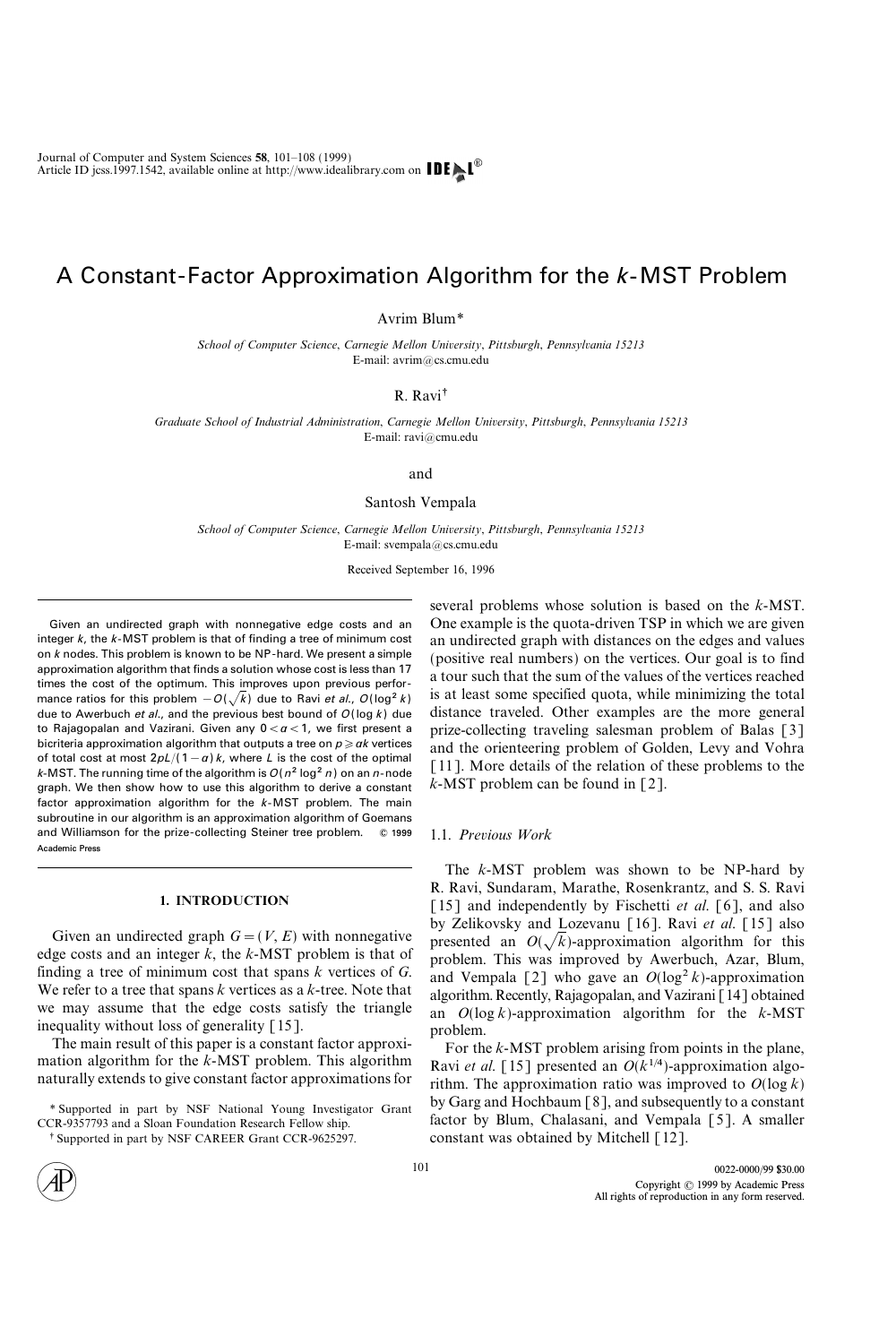# 1.2. Main Result

The rooted version of the  $k$ -MST problem requires inclusion of a specific root node in the k-tree. As observed in [2], solving the rooted and unrooted versions are essentially equivalent. We present a solution to the rooted version of the problem for simplicity.

THEOREM 1. There is an approximation algorithm for the rooted k-MST problem on general graphs with performance ratio at most 17 and running time  $O(n^2 \log^4 n)$  on an n-node graph.

The key ingredient in proving the above theorem is the following bicriteria approximation algorithm.

THEOREM 2. Given any  $0 < \alpha < 1$ , there is an approximation algorithm for the rooted k-MST problem that outputs a tree on  $p \ge \alpha k$  vertices of total cost at most  $2pL/(1-\alpha) k$ , where  $L$  is the cost of the (optimal)  $k$ -MST. The running time of the algorithm is  $O(n^2 \log^2 n)$  on an n-node graph.

Our proof of the above theorem involves a reduction to a prize-collecting Steiner tree problem. This problem is defined on an undirected graph with costs on edges, a subset of nodes specified as terminals, and nonnegative penalty values on the terminals. The goal is to find a tree such that the total cost of edges in the tree plus the penalties of all the terminals not in the tree is minimized.

We prove Theorem 2 by reducing our bicriteria problem to a version of a prize-collecting Steiner tree problem and applying an approximation algorithm of Goemans and Williamson [10] for the prize-collecting Steiner tree problem. However, the performance guarantee they prove for their algorithm is not sufficient for our purposes, and we prove a strengthening of it in Theorem 4.

We can solve the unrooted problem by trying all the different vertices as roots and outputting the minimum tree obtained. This gives us an extra factor of  $n$  in the running time. As an easy consequence of Theorem 2 and Lemma 1 (see Section 4) we also get the following result for the unrooted problem.

THEOREM 3. Given any  $0 < \alpha < 1$  there is an approximation algorithm for the unrooted k-MST problem that outputs a tree on p vertices,  $\alpha k \leqslant p \leqslant 2\alpha k$ , of cost at most  $2pL/(1-\alpha)k$ . The running time of the algorithm is  $O(n^3 \log^2 n)$ .

In the next section, we present the main bicriteria approximation algorithm used to prove Theorem 2 by showing a reduction to the prize-collecting problem. For the sake of completeness, we include a description of the Goemans Williamson algorithm for prize-collecting Steiner trees. In the following section, we present our analysis of the performance ratio and the running time. In Section 4, we show how Theorem 1 follows from Theorem 2.

# 2. ALGORITHM

We will consider the rooted version of the k-MST problem where we are given a root  $r$  and the tree is required to contain the root. Suppose we know that the cost of the optimal tree with  $k$  vertices is  $L$ . We will clarify this issue later in Section 3.1. In this section we show how to find a tree with  $p$  vertices,  $p \ge \alpha k$ , of cost at most  $p \cdot (2L/(1-\alpha) k)$  for any  $0 < \alpha < 1$ .

First, we reduce our problem to an instance of the rooted prize-collecting Steiner tree problem. The root node for the Steiner tree problem is the same as that for the k-MST problem. All nodes in the graph are designated terminal nodes and assigned the same penalty value of  $\pi = L/(1-\alpha) k$ . Next, we apply the approximation algorithm of Goemans and Williamson [10] to this prize-collecting problem. We include an intuitive overview and formal description of the prize-collecting approximation algorithm of Goemans and Williamson as applied to our problem for completeness.<sup>1</sup> In the next section, we prove a slight strengthening of their performance guarantee and use that in deriving our performance bounds in Theorem 2.

# 2.1. Overview

The input to the algorithm is an undirected graph  $G=(V, E)$  with edge costs  $c_e\geq 0$ , a root r, the cost L of an optimal k-tree containing r, and a fraction  $\alpha$ . The algorithm outputs a tree F' containing r and at least  $\alpha k$  nodes. Viewed as a rooted prize-collecting Steiner tree problem, the algorithm tries to find a tree containing the root  $r$  such that the total cost of the edges in the tree plus the sum of the penalties of nodes not in the tree is minimized. Note that the penalty term is exactly equal to the number of nodes not in the tree times the uniform penalty value of  $L/(1-\alpha)$  k.

The Goemans–Williamson algorithm for this problem is based on the primal-dual method applied to the following linear programming relaxation of the prize-collecting problem. For a subset of vertices S let  $\delta(S)$  denote the set of edges with one endpoint in  $S$  and the other outside  $S$ :

Minimize 
$$
\sum_{e \in e} c_e x_e + \sum_{v \neq r} (1 - z_v) \pi_v
$$
  
subject to  $\sum_{e \in \delta(S)} x_e \geq z_v$ ,  $v \in S; r \notin S$   
 $x_e \geq 0$ ,  $e \in E$   
 $z_v \geq 0$ ,  $v \in V$ .

In the integral strengthening of the program, the variables  $x_e$  and  $z_n$  are required to be binary. The indicator variable  $z<sub>v</sub>$  denotes whether the node v is included in the tree, and the nontrivial constraints insist that cuts which separate the

<sup>1</sup> Readers familiar with this algorithm can skim the overview and description of the algorithm.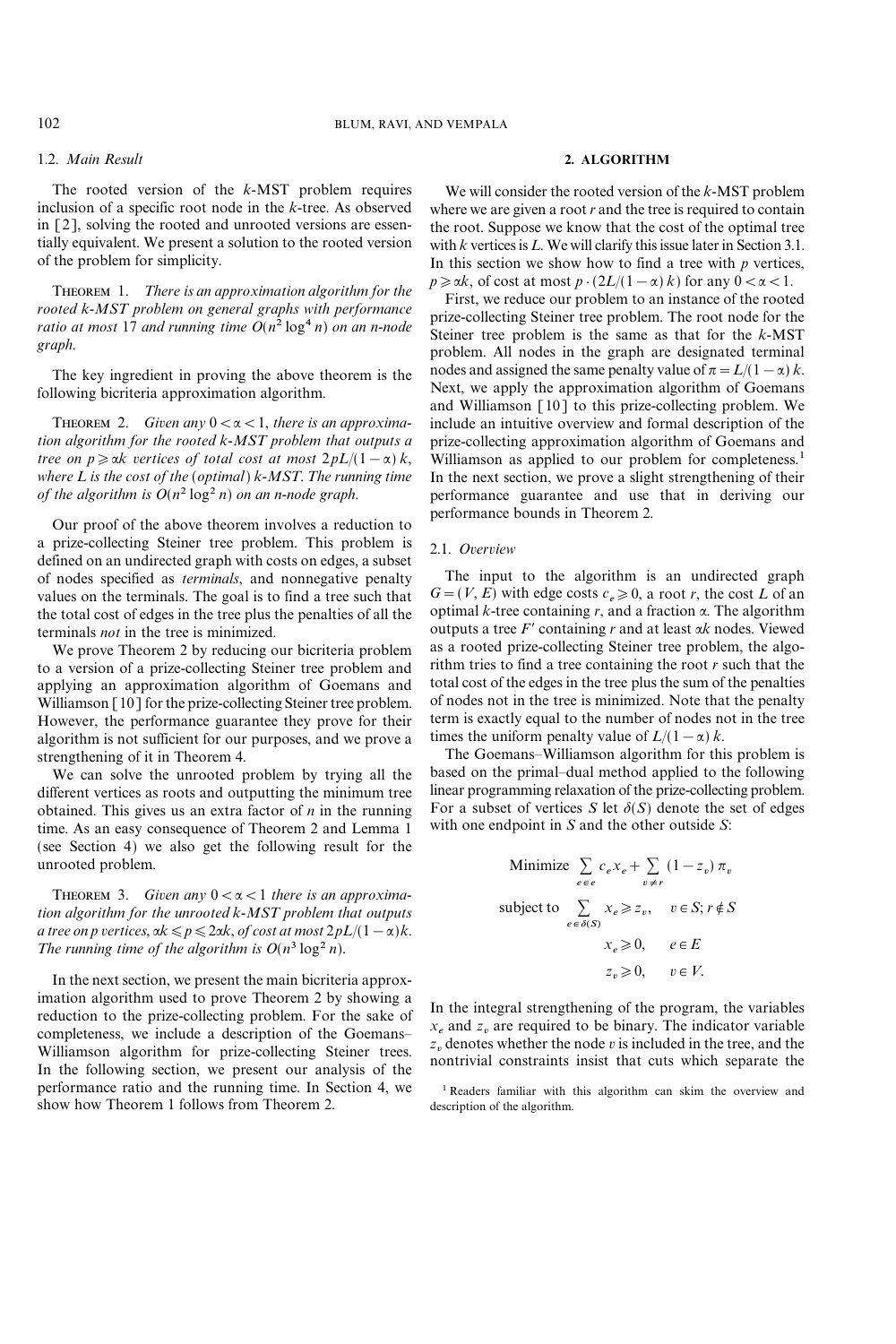root from a node included in the tree must be covered or crossed at least once. The dual to the above linear programming relaxation is the following:

Maximize 
$$
\sum_{S: r \notin S} y_S
$$
  
\nsubject to  $\sum_{S: e \in \delta(S)} y_S \le c_e$ ,  $e \in E$   
\n $\sum_{S \subset T} y_S \le \sum_{v \in T} \pi_v$ ,  $T \subset V; r \notin T$   
\n $y_S \ge 0$ ,  $S \subset V; r \notin S$ .

We begin with an intuitive description of the algorithm. The algorithm runs in two phases. In the first phase we grow clusters while simultaneously building a tree for each cluster, and in the second, we prune inessential edges to retain the desired tree.

In the first phase the algorithm grows clusters while maintaining a forest  $F$  of edges that contains one tree per cluster. Each cluster also has a potential value which is used to guide the growth process. We can think of the potential of a cluster as the price it is willing to pay for connecting into the tree containing  $r$ . Initially,  $F$  is empty and, hence, each vertex is in a connected component (cluster) by itself. All initial components except the one containing the root node are considered active, i.e., ready to grow. The potential of every initial cluster (node) is set to  $\pi_{v}=L/(1-\alpha) k$ , where  $\alpha$  is our input parameter.

The algorithm is perhaps better visualized as running in continuous, rather than discrete time. As time progresses, every cluster grows a breadth-first region around it, with all clusters growing at the same rate. To grow for a "width" or breadth-first distance of  $\varepsilon$ , the cluster must expend potential equal to  $\varepsilon$ . As the algorithm proceeds, some clusters may meet; for instance, the very first meeting will occur when the clusters growing from the two nearest neighbors in the graph meet at the midpoint of the edge between them. When two clusters meet, they are merged into a single cluster and their remaining potentials are added together to become the remaining potential of the new cluster. At this point, the edge along which they meet is added to connect up the trees of the two merging clusters into a single tree for the new cluster. Another event that may happen is that a cluster may expend all its potential without meeting another cluster. In this case, the cluster stops growing and is deactivated. When a cluster is deactivated, the nodes inside are stamped with the "time of death" (technically, they are labeled with the set of vertices in the cluster).

Formally, to determine the choices in the first phase, the algorithm keeps a set of growth variables,  $y_s$ , one for each subset S of vertices. These are all initially implicitly set to zero. A growth variable can be positive for a subset of vertices, iff the vertices form an active component at some

point in the first phase. A useful property that results is that if  $y_s > 0$  and  $y_{s'} > 0$  then either S and S' are disjoint, or else one of the two contains the other.

The values assigned to the growth variables by the algorithm are such that they form a feasible solution to the dual program for the prize-collecting problem. In this way, the two events mentioned above correspond to making the two different types of constraints in the dual program tight. More formally, at each step of the first phase we increase uniformly the  $y_s$ 's for all the active components by a value  $\varepsilon$  which is the largest possible without violating one of the following two constraints arising from the dual program:

(a) For all 
$$
e \in E
$$
,

$$
\sum_{S: e \in \delta(S)} y_S \leq c_e. \tag{1}
$$

(b) For all  $T\subset V$ ,

$$
\sum_{S \subseteq T} y_S \leqslant \sum_{i \in T} \pi_i. \tag{2}
$$

Increasing  $y_s$ 's causes one of the above constraints to become tight. If a constraint of the first type becomes tight, that happens for some edge  $e$  between two connected components and the algorithm adds this edge to F. If a constraint of the second type becomes tight, this happens for some active component, and we then deactivate the component. In this way, we maintain that the set of variables  $y<sub>s</sub>$  form a feasible solution to the dual of the prize-collecting problem. Suppose  $OPT'$  denotes an optimal solution for the prizecollecting problem. We get the following observation as a consequence of weak duality.

Fact 1.

$$
OPT' \geqslant \sum_{S} y_{S}.
$$

In the second phase, we prune some edges from the forest F found in the first phase to obtain the final solution. In particular, we remove as many edges as we can from  $F$  while maintaining two properties: first, all unlabeled vertices in the root component must remain connected to the root node. Second, if a vertex with label  $C$  is connected to the root, then every vertex with label  $\hat{C} \supseteq C$  must be connected to the root as well.

A simple two-step procedure can accomplish this pruning; first, we consider the subtree formed by all edges in  $F$  that lie on some path between an unlabeled node and the root. Then, for every labeled vertex in this subtree, if its label is C, we retain all edges that connect vertices with labels  $\hat{C} \supseteq C$  to the root. Note that if a tree in  $F$  does not contain the root node, then all its edges are deleted. After the pruning is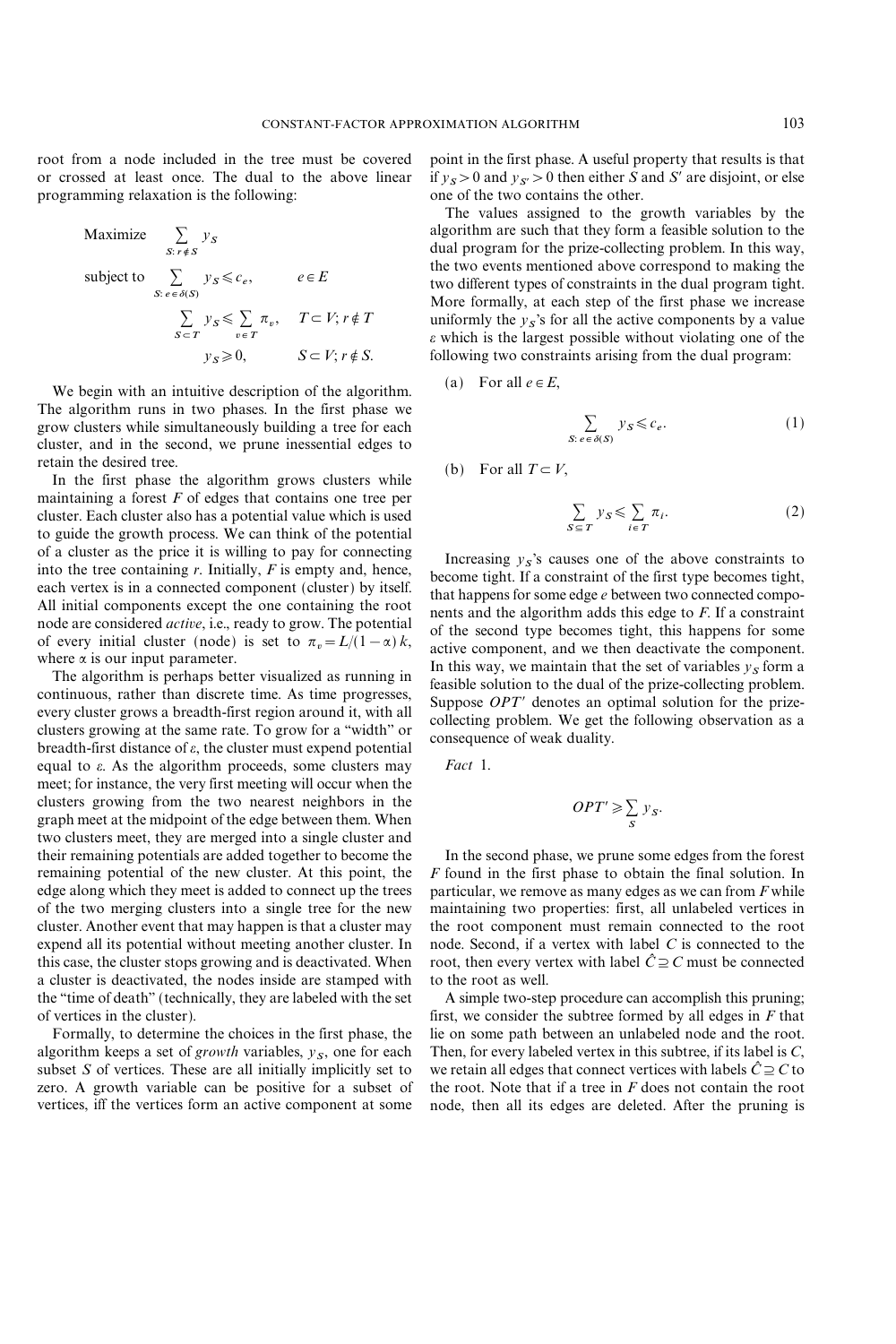| $\mathbf{1}$ | $F \leftarrow \emptyset$ .<br>Comment: Implicitly set growth variables $y_S \leftarrow 0$ and cumulative growth vari-<br>ables $w(S) \leftarrow 0$ for all $S \subset V$ . $w(S)$ denotes the total potential expended<br>in component $S$ including any sub-components that were merged in creating $S$ .<br>Also implicitly set $\pi_v \leftarrow \frac{L}{(1-\alpha)k}$ for all nodes $v \neq r$ . |
|--------------|-------------------------------------------------------------------------------------------------------------------------------------------------------------------------------------------------------------------------------------------------------------------------------------------------------------------------------------------------------------------------------------------------------|
| 2            | $C \leftarrow \{\{v\} : v \in V, v \neq r\}.$                                                                                                                                                                                                                                                                                                                                                         |
| 3            | For each $v \in V$ set $d(v) \leftarrow 0$ .<br>Comment: $d(v)$ denotes the distance of node $v$ to the boundary of the component<br>$containing$ $v.$                                                                                                                                                                                                                                                |
| 4            | For each $v \in V$ , if $v = r$ then $\lambda({v}) \leftarrow 0$ else $\lambda({v}) \leftarrow 1$ .<br>Comment: $\lambda(S)$ equals 1 if S is active and 0 otherwise.                                                                                                                                                                                                                                 |
| 5            | While there are active components                                                                                                                                                                                                                                                                                                                                                                     |
| 6            | Comment: Find the next event.                                                                                                                                                                                                                                                                                                                                                                         |
| 7            | Find edge $e = (i, j)$ with $i \in C_p \in C$ , $j \in C_q \in C$ , $C_p \neq C_q$ that minimizes                                                                                                                                                                                                                                                                                                     |
|              | $\epsilon_1 = \frac{c_e - d(i) - d(j)}{\lambda(C_n) + \lambda(C_q)}.$                                                                                                                                                                                                                                                                                                                                 |
| 8            | Find $\tilde{C} \in \mathcal{C}$ with $\lambda(\tilde{C}) = 1$ that minimizes $\epsilon_2 =  \tilde{C}  \cdot \frac{L}{(1-\alpha)k} - w(\tilde{C}).$                                                                                                                                                                                                                                                  |
| 9            | $\epsilon = \min(\epsilon_1, \epsilon_2).$                                                                                                                                                                                                                                                                                                                                                            |
| 10           | $w(C) \leftarrow w(C) + \epsilon \cdot \lambda(C)$ for all $C \in \mathcal{C}$ .                                                                                                                                                                                                                                                                                                                      |
| 11           | For all $v \in C_v \in \mathcal{C}$                                                                                                                                                                                                                                                                                                                                                                   |
| 12           | $d(v) \leftarrow d(v) + \epsilon \cdot \lambda(C_v)$                                                                                                                                                                                                                                                                                                                                                  |
| 13           | If $\epsilon = \epsilon_2$ (i.e., $\tilde{C}$ is deactivated before $C_p$ and $C_q$ meet)                                                                                                                                                                                                                                                                                                             |
| 14           | $\lambda(\tilde{C}) \leftarrow 0.$                                                                                                                                                                                                                                                                                                                                                                    |
| 15           | Mark all unlabeled vertices of $\tilde{C}$ with label $\tilde{C}$ .                                                                                                                                                                                                                                                                                                                                   |
|              | (i.e., $C_p$ and $C_q$ meet before $\tilde{C}$ is deactivated)<br>else                                                                                                                                                                                                                                                                                                                                |
| 16           | $F \leftarrow F \cup \{e\}.$                                                                                                                                                                                                                                                                                                                                                                          |
| 17<br>18     | $C \leftarrow C \cup \{C_p \cup C_q\} - \{C_p\} - \{C_q\}.$<br>$w(C_p \cup C_q) \leftarrow w(C_p) + w(C_q).$                                                                                                                                                                                                                                                                                          |
| 19           | If $r \in C_p \cup C_q$ then $\lambda(C_p \cup C_q) \leftarrow 0$ else $\lambda(C_p \cup C_q) \leftarrow 1$ .                                                                                                                                                                                                                                                                                         |
| 20           | For every unlabeled vertex $v \notin C_r$                                                                                                                                                                                                                                                                                                                                                             |
| 21           | Mark v with the label $C_v$ where $v \in C_v$ .                                                                                                                                                                                                                                                                                                                                                       |
| 22           | $F'$ is derived from $F$ by removing as many edges as possible so that the following                                                                                                                                                                                                                                                                                                                  |
|              | two properties hold: (1) every unlabeled vertex is connected to $r$ ; (2) if a vertex                                                                                                                                                                                                                                                                                                                 |
|              | v with label C is connected to r, then so is every vertex with label $\hat{C} \supseteq C$ .                                                                                                                                                                                                                                                                                                          |
| 23           | $C'$ is the set of vertices spanned by $F'.$                                                                                                                                                                                                                                                                                                                                                          |

FIG. 1. The approximation algorithm for prize-collecting trees applied to find a bicriteria k-MST.

completed, let  $C'$  be the resulting connected component containing the root, and let  $F'$  be the set of its edges.

The complete description of the algorithm is in Fig. 1.

# 3. ANALYSIS

Our analysis relies on the following observation which was made independently in  $[9]$ . Let  $OPT'$  be the cost of a minimum solution to the prize-collecting Steiner tree problem.

THEOREM 4. The algorithm produces a connected component  $C'$  with a set of edges  $F'$  such that

$$
\sum_{e \in F'} c_e + 2 \sum_{i \notin C'} \pi_i \leqslant 2OPT'.
$$

The theorem says that the sum of the costs of the edges of the tree output by the algorithm plus twice the penalties on nodes not in the tree is at most twice the minimum possible. We now exploit this fact via an appropriate choice of penalties on the nodes,  $\pi_i = L/(1-\alpha)k$ .

COROLLARY 5. The cost of the tree output by the algorithm is at most  $2pL/(1-\alpha)$  k and it has at least  $\alpha k$  vertices.

*Proof.* Let  $\pi_i = L/(1-\alpha) k$ . Let p be the number of vertices in the final tree output. Then from Theorem 4 we have

$$
\sum_{e \in F'} c_e + 2(n-p) \frac{L}{(1-\alpha)k} \leq 2\left(L + (n-k)\frac{L}{(1-\alpha)k}\right).
$$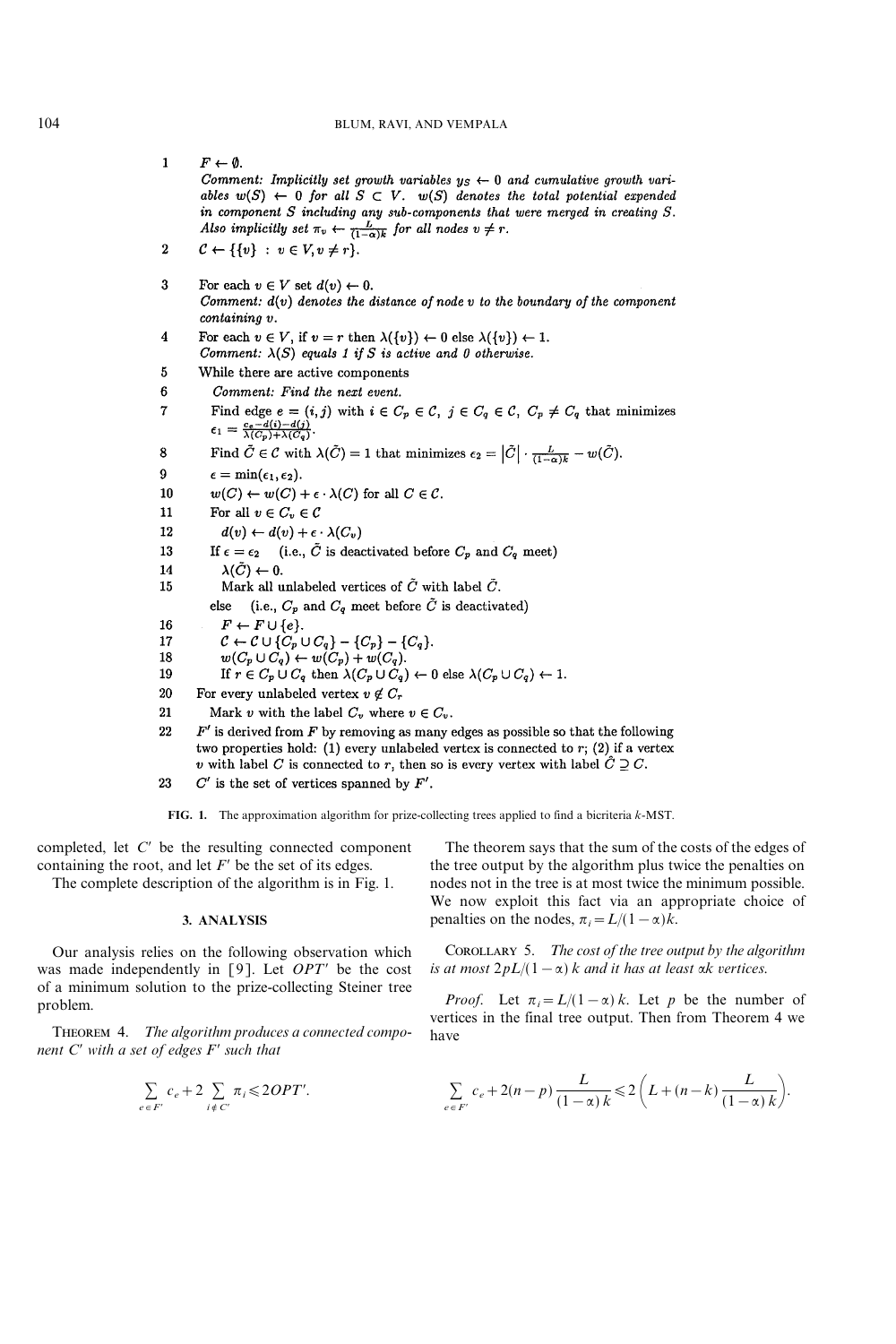Rearranging terms,

$$
\sum_{e\,\in\,F'}c_e\!\leqslant\!\frac{2(p-\alpha k)\,L}{(1-\alpha)\,k}
$$

whence the claim.  $\blacksquare$ 

Proof of Theorem 4. The proof of this theorem follows the proof of the analogous theorem in  $\lceil 10 \rceil$ .

Recall that  $C<sub>r</sub>$  is the component containing the root at the termination of the first phase of the algorithm. After the pruning in the second phase, a subset of the nodes  $C' \subseteq C_r$ are retained in the final tree  $F'$ .

First, we consider vertices that are not in the component  $C_r$ . Since all such vertices belong to deactivated components (at termination) and we maintain the condition in Eq. (2), we have that

$$
\sum_{i \notin C_r} \pi_i = \sum_{S: S \subseteq V \setminus C_r} y_S.
$$
 (3)

Next consider the vertices in  $C_r$ . By the construction, every vertex of  $C_r$  not spanned by F' lies in a component deactivated at some point in the algorithm. Further, if a vertex v in a deactivated component  $C_i$  is not spanned by  $F'$ , then no vertex of  $C_i$  is spanned by  $F'$ . With these observations we can partition the vertices of  $C_r$  not spanned by  $F'$ into disjoint deactivated components  $C_1$ , ...,  $C_l$ . Thus  $C_r$  is the disjoint union of the sets  $C', C_1, ..., C_l$ .

Using Fact 1 that  $\sum_{S} y_S$  is a lower bound on *OPT'*, what we need to show is

$$
\sum_{e \in F'} c_e + 2 \sum_j \sum_{i \in C_j} \pi_i + 2 \sum_{i \notin C_r} \pi_i
$$
  

$$
\leq 2 \sum_{S \subseteq V \setminus C_r} y_S + 2 \sum_{S \subseteq C_r} y_S.
$$

Using Eq. (3) above, this reduces to showing

$$
\sum_{e \in F'} c_e + 2 \sum_j \sum_{i \in C_j} \pi_i \leq 2 \sum_{S \subseteq C_r} y_S,
$$

which is the same as

$$
\sum_{e \in F'} \sum_{S: e \in \delta(S)} y_S + 2 \sum_j \sum_{S \subseteq C_j} y_S \le 2 \sum_{S \subseteq C_r} y_S.
$$

Rewriting the first term in the LHS (summing over S instead of over  $e$ ), we have

$$
\sum_{S \subseteq C_r} y_S |F' \cap \delta(S)| + 2 \sum_{j} \sum_{S \subseteq C_j} y_S \le 2 \sum_{S \subseteq C_r} y_S. \tag{4}
$$

We show by induction that the above condition is maintained at every step of the algorithm. Initially this is true since all the  $y<sub>S</sub>$ 's are zero.

At some stage let  $\mathscr C$  be the set of active components. Let H be the graph formed by considering active and inactive components that are subsets of  $C<sub>r</sub>$  as vertices and the edges  $e \in F' \cap \delta(C)$  for active  $C \subseteq C_r$  as the edges of H. Discard vertices corresponding to isolated inactive vertices.

We need some more notation. Let  $N_a$  and  $N_i$  denote the active and inactive vertices in  $H$ , respectively. Let  $N_d$  denote the vertices active in  $H$ , but in some inactive component  $C_i$ at the end of the algorithm. Finally, let deg<sub>n</sub> denote the degree of a vertex in H. Note that  $N_d$  corresponds to vertices that are subsets of some deactivated component not spanned by F', so  $N_d = \{v \in N_a : \text{deg}_v = 0\}.$ 

At the current step, the increase in the LHS of (4) is  $\varepsilon(\sum_{v \in N_a} \deg_v + 2 |N_d|)$  while the increase in the RHS is  $2\varepsilon |N_a|$ . We would like to show that  $\sum_{v \in N_a} \deg_v + 2 |N_a| \leq$  $2 |N_a|$ . Since the degree of a vertex in  $N_d$  is zero, it is enough to show that  $\sum_{v \in N_a - N_d} \deg_v + 2 |N_d| \leq 2 |N_a|$  which is equivalent to

$$
\sum_{v \in N_a - N_d} \deg_v \leqslant 2 \left| N_a - N_d \right|.
$$

To prove this we shall need one last fact, namely that all but one of the leaves of  $H$  are all active vertices. For suppose that  $v$  is an inactive leaf of  $H$  not containing  $r$ , adjacent to edge  $e$ , and let  $C_v$  be the connected component corresponding to v. Since  $C_v$  was deactivated, no vertex of  $C_v$  is unlabeled; Also since it is a leaf it is not on a path between any unlabeled vertex and  $r$ . So the edge  $e$  can be deleted in the second phase and  $e \notin F'$ , a contradiction. Therefore,

$$
\sum_{v \in N_a - N_d} deg_v \leqslant \sum_{v \in (N_a - N_d) \cup N_i} deg_v - \sum_{v \in N_i} deg_v
$$
  

$$
\leqslant 2(|(N_a - N_d) \cup N_i| - 1) - (2|N_i| - 1)
$$
  

$$
\leqslant 2|N_a - N_d| - 1.
$$

We used above the fact that all but one inactive vertex have degree at least 2, and that  $H$  is a tree on the vertices  $(N_a - N_d) \cup N_i$ .

## 3.1. Turning the Proof into an Algorithm

The algorithm in the proof of Theorem 2 assumes that L, the cost of a  $k$ -MST is known. One simple way to fix this lack of information is to run the algorithm for a guess value of L and perform binary search on the guess value depending on the outcome of the algorithm (a smaller value results in the algorithm terminating with fewer unlabeled nodes in the root component). This would require  $O(\log L)$  invocations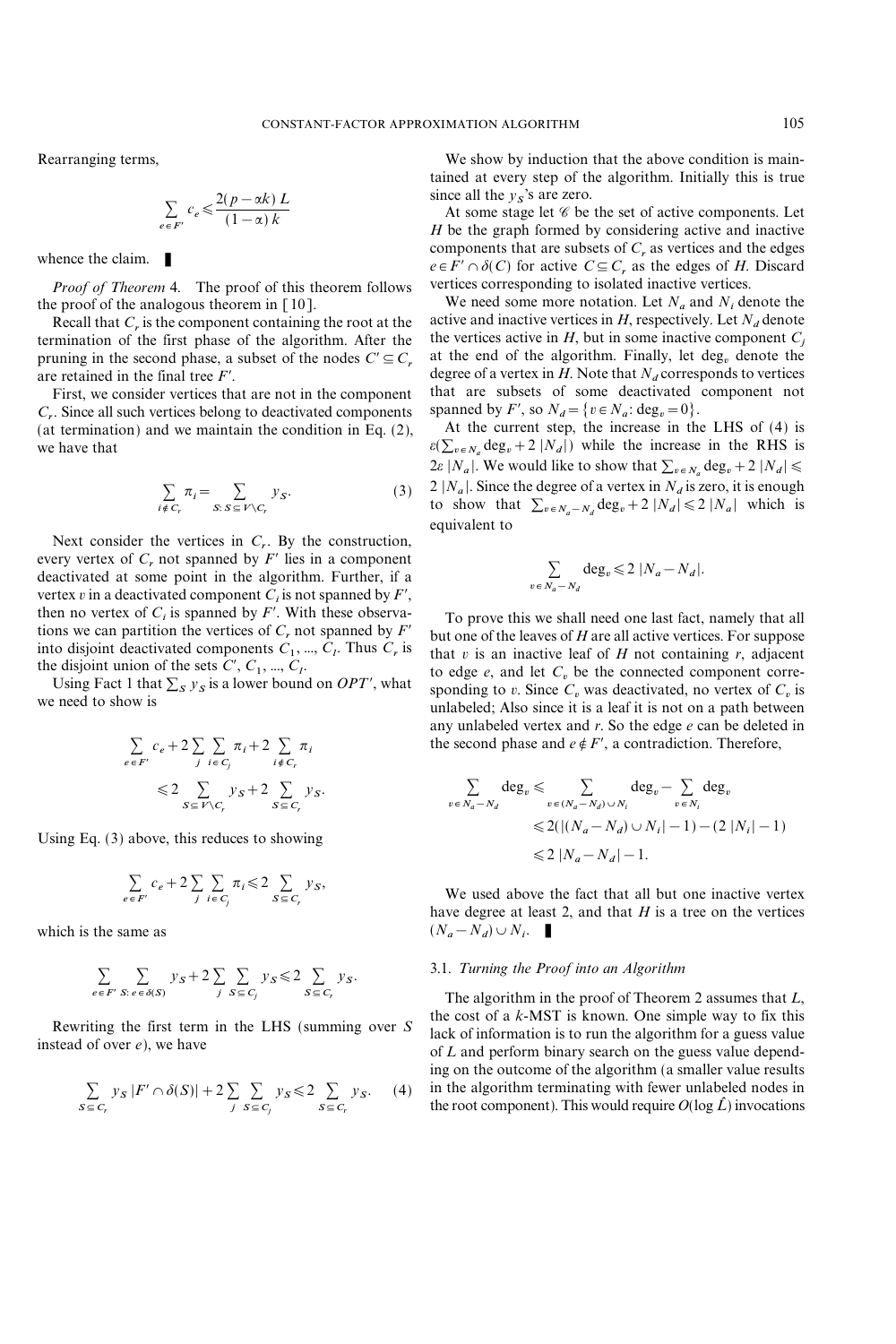of the basic algorithm where  $\hat{L}$  is the sum of the  $k-1$  largest edge-costs in the graph.

The number of invocations of the basic algorithm can be reduced to  $O(\log k)$  by providing an upper bound and a lower bound on the value of L that differ by a factor of at most k. Let  $\ell$  denote the shortest distance such that there exists at least k nodes within distance  $\ell$  from the root r. Then  $\ell \le L \le k \cdot \ell$ , and we have the required bound.

The running time of the algorithm then follows from noting that the basic algorithm can be implemented in  $O(n^2 \log n)$  time using ideas from [10].

# 4. COMPLETION

The algorithm presented so far has the following guarantee. Given an integer  $k$ , a bound  $L$  on the cost of the optimal k-MST, and  $\alpha \in (0, 1)$ , the algorithm finds a tree on  $p \ge \alpha k$ vertices of cost at most  $p \cdot (2L/(1-\alpha) k)$ .

There are two issues that must be dealt with to yield our final  $k$ -MST result. First, it is possible that the algorithm finds a tree with too many vertices; i.e.,  $p$  is much larger than k. Second, if  $p \le k$  then we need to "boost" the tree found to a  $k$ -MST.

We handle the first problem as follows. Before running the algorithm, we remove all vertices of distance greater than  $L$  from the root, as these cannot possibly be in the optimal tree. We now run the algorithm. If the result is a tree on  $p > k$  vertices, we apply the following lemma with  $q = k$ .

LEMMA 1. Given a tree  $T$  on  $p$  vertices and an integer  $q \leq p$ , we can find a subtree T' of T on p' vertices such that  $p' \in [q, 2q]$  and  $cost(T') \leq (p'/p) cost(T)$ . The running time of this procedure is  $O(n^2)$ .

Lemma 1 (with  $q=k$ ) guarantees that the resulting tree T' has at least k vertices and cost at most  $4L/(1-\alpha)$ . We then pay an additional cost at most  $L$  to connect  $T'$  to the root, resulting in a total cost at most  $L+4L/(1-\alpha)$ . So, for instance, if we run the bicriteria algorithm with  $\alpha = 1/2$  and it produces a tree on too many vertices, we can use this lemma to find a k-tree of cost at most 9L.

*Proof of Lemma 1.* If  $p \leq 2q$  we are done. Otherwise, notice that in any tree of  $p$  vertices, there exists some vertex  $v$  such that removing  $v$  produces a forest in which each tree has at most  $p/2$  vertices. Let  $T_1$ , ...,  $T_d$  be the trees produced by removing v. Let  $p_i$  be the number of vertices in  $T_i$  and let  $C_i$  be the cost of  $T_i$  plus the length of the edge connecting  $T_i$ to  $v$  in the original tree. This means that the cost of  $T$  is  $C_1 + \cdots + C_d$  and  $p = p_1 + \cdots + p_d + 1$ . Therefore, there must exist some *i* such that  $C_i/p_i \ge \text{cost}(T)/p$ . So, we simply remove tree  $T_i$  from T, which preserves (or improves) the cost-to-vertices ratio of the tree remaining and repeat. Notice that each iteration reduces the size of  $T$  by less than

a factor of 2, so we can be assured that its size will eventually fall within our desired window.

We now handle the second problem listed: boosting the tree found in the case that it is too small. We do this using the notion of an  $(a, b)$ -tree approximator following [4]. An  $(a, b)$ -tree approximator is given quantities  $\varepsilon$  and L and has the following guarantee: if there exists a rooted tree on at least  $(1-\varepsilon)$  *n* vertices having total weight at most L, the algorithm will *find* a rooted tree on at least  $(1 - ae)$  vertices having total weight at most  $bL$ . It is easy to see (as noted in [4]) that the results of Goemans and Williamson on approximating the prize-collecting Steiner tree problem [10] yield a (3, 6)-tree approximator. Goemans and Kleinberg [9] show that the Goemans–Williamson algorithm in fact produces a (2, 4)-tree approximator. These approximators work by calling the prize-collecting Steiner tree algorithm with a suitable choice of penalties. Using this fact, we prove the following theorem.

THEOREM 6. Let  $L$  be an upper bound on the cost of the optimal rooted k-MST, and let  $\gamma \in [0, 1/2]$ . Given a rooted tree on  $(1-y)$  k vertices having cost at most 4L, in time  $O(n^2 \log^2 n)$  we can produce either:

(i) A rooted tree on at least  $(1-20/21\gamma)$  k vertices of cost at most 4L, or

(ii) A rooted tree on at least k vertices of cost at most 17L.

We can satisfy the preconditions of Theorem 6, in particular that  $\gamma \leq 1/2$ , by initially running the bicriteria algorithm with  $\alpha = 1/2$ . Assuming the "first problem" discussed above does not occur, this will find a tree on at least  $k/2$  vertices with cost at most 4L. (If the "first problem" *does* occur, then as noted above we can find a tree on  $k$  vertices of total cost at most 9L and we are done.) Now, applying Theorem 6  $O(\log k)$  times yields a constant factor solution to the k-MST. Note that we do this for each of possibly  $O(\log k)$  guess values for L. This gives the performance ratio and the running time claimed in Theorem 1.

Proof of Theorem 6. The idea is similar to that used in [2] to reduce their performance ratio by a logarithmic factor. We are given a rooted tree with  $(1-\gamma)$  k vertices. We know that in the graph obtained by contracting the current tree nodes into the root, there exists a rooted tree on  $\gamma k$ vertices of total cost at most L. We now apply our bicriteria approximation algorithm with  $\alpha = 5/7$  on the remaining graph. Let us assume for now that the tree returned has at most  $\gamma k$  vertices, and so its cost is at most 7L; we will return to the case that it has too many vertices at the end of the proof (If the tree found has more than  $\gamma k$  vertices, we can, immediately achieve using Lemma 1 a k-tree of cost of at most  $4L+(L+4L/(1-\alpha))=19L$ ; the extra complication is just in reducing this cost to 17L.)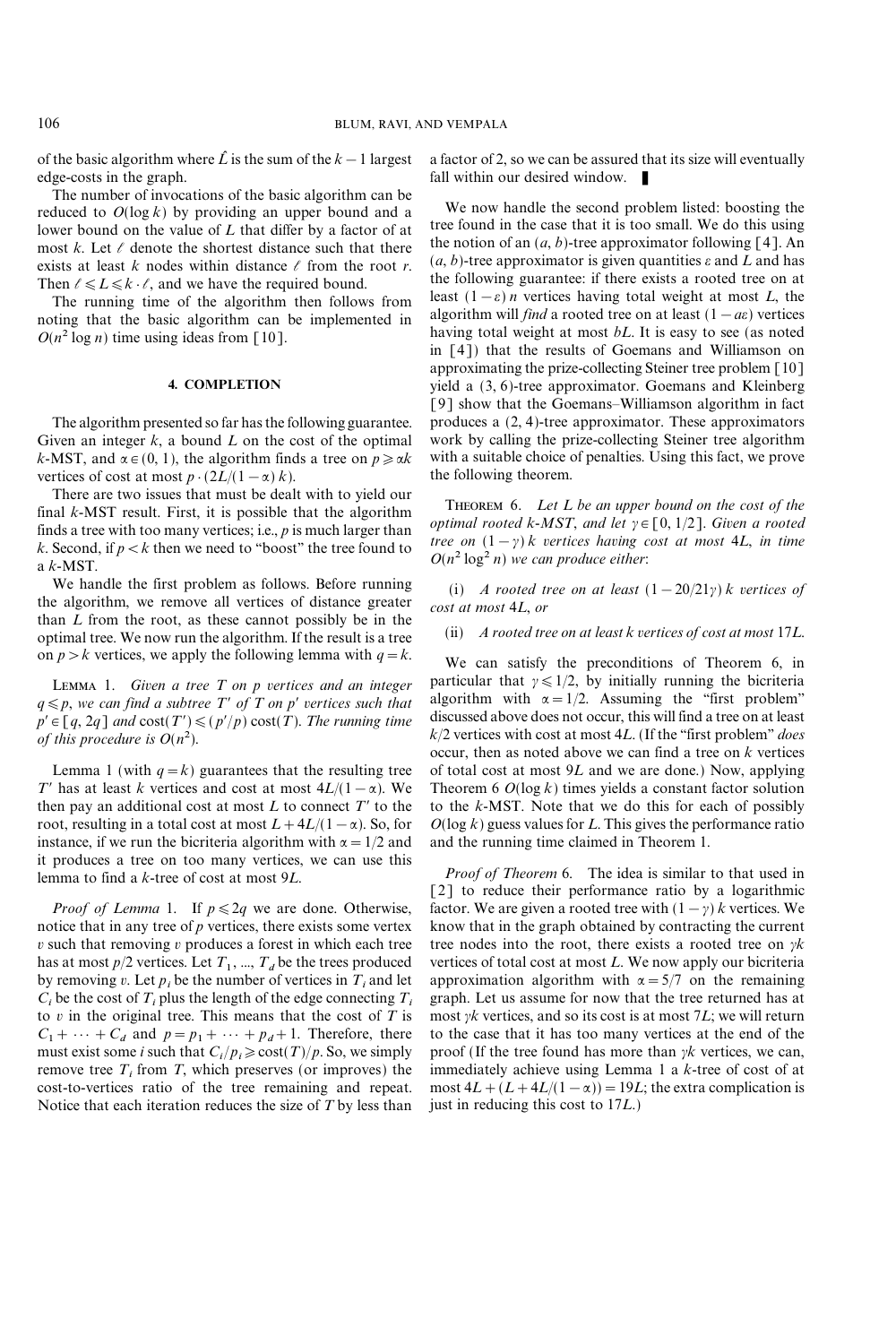Let  $T$  be the union of our original tree and the new tree found, and  $p$  be the number of vertices in  $T$ . Note that  $p \geq (1-\gamma) k + \frac{5}{7\gamma k} = (1-2/7\gamma) k.$ 

Define  $\varepsilon = \frac{\gamma}{3}$ , and let us run the (2, 4)-tree approximator on the subgraph induced by the nodes of the tree  $T$  using this  $\varepsilon$ . By our metric assumption on the costs, note that the subgraph induced by  $T$  has distances equal to the shortest path distance in G. If it is the case that the optimal tree has at least  $(1-\varepsilon)$  p vertices inside T, then the approximator will find a tree on at least  $(1-2\varepsilon)$  p vertices of total cost at most 4L. Using our definition of  $\varepsilon$  and our bound on p, this tree contains at least  $(1-2/3\gamma)(1-2/7\gamma) k \ge (1-20/21\gamma) k$ vertices, satisfying property (i) of the Theorem as desired.

If the approximator fails to find the desired number of vertices at the desired cost, it means that the optimal tree has fewer than  $(1-\varepsilon)$  p vertices inside T, and therefore at least  $k' = k - (1 - \varepsilon)p$  vertices outside T. We now run our bicriteria algorithm one final time, with  $\alpha = \frac{1}{2}$ , on the remaining graph with tree T contracted to a root node. We are now guaranteed that our total number of vertices found is at least

$$
p + \frac{1}{2}(k - (1 - \varepsilon) p) = \frac{1}{2}k + (\frac{1}{2} + \varepsilon/2) p
$$
  
\n
$$
\ge \frac{1}{2}k + (\frac{1}{2} + \gamma/6)(1 - \frac{2}{7}\gamma) k
$$
  
\n
$$
= k + (\gamma/42 - \gamma^2/21) k
$$
  
\n
$$
\ge k \quad \text{(since } \gamma \le 1/2\text{)}.
$$

If we did not run into our "first problem" of finding too many vertices in this run of the algorithm (i.e., we found between  $\frac{1}{2}k'$  and k' vertices), we are done with total cost at most  $4L+7L+4L=15L$ . If the tree found *did* have more than k' vertices, we apply Lemma 1 with  $q = \frac{1}{2}k'$  to find a low cost subtree having between  $\frac{1}{2}k'$  and  $k'$  vertices. In this case we may need to pay an additional cost  $L$  to connect the subtree to the root, for a total of 16L.

We have now proven the theorem assuming that we are satisfied with a total cost of 19L. To reduce the constant to 17 we must handle the case that when we ran the bicriteria algorithm with  $\alpha = 5/7$ , we found too many vertices. We do this by applying the algorithm of Lemma 1 with  $q=(5/7)\gamma k$ , and consider two cases depending on the number of vertices  $p'$  in the subtree found:

1. The first case is that  $p' \in [\gamma k, (10/7)\gamma k]$ . This means that the cost of the subtree is at most  $10/7 \cdot 2L/(1-\alpha)$  $=10L$ , or a total of 11L when we connect it to the root. Adding this cost to the 4L cost of our initial tree results in a k-tree of cost at most 15L.

2. The second case is that  $p' \in [(5/7) \gamma k, \gamma k]$ . This means that the cost of the subtree is at most  $7L$ , or  $8L$  when we connect it to the root. We can thus continue in the proof as

if this were the tree returned by the bicriteria algorithm, paying an extra cost of L for a total of 17L.

To show the running time, note that we used at most two calls to our bicriteria approximator, one call to the (2, 4) tree approximator of [9], and one call to the procedure in the proof of Lemma 1. The tree approximator in [9] can be implemented using at most  $log n$  calls to the prize-collecting Steiner tree approximation algorithm of [10] giving a running time  $O(n^2 \log^2 n)$ . The bicriteria approximation has running time from Theorem 2. The procedure in Lemma 1 takes  $O(n^2)$  time. Thus the overall running time is as claimed. K

## 5. SUBSEQUENT WORK

Subsequent to our work, Garg [7] has shown how a variant of our approach achieves a 3-approximation algorithm for the k-MST problem. He also shows that the integrality gap of a natural integer programming formulation for the  $k$ -MST problem is also three, which suggests that a different approach may be needed to further improve the performance ratio for the  $k$ -MST problem. For the case of the k-MST problem on points in the plane, polynomialtime approximation schemes have been derived independently by Arora  $\lceil 1 \rceil$  and Mitchell  $\lceil 13 \rceil$ .

#### ACKNOWLEDGMENTS

The authors thank Naveen Garg and Balaji Raghavachari for stimulating discussions on the k-MST problem.

#### REFERENCES

- 1. S. Arora, Polynomial-time approximation schemes for Euclidean TSP and other geometric problems, in "Proceedings of the 37th Annual Symposium on Foundations of Computer Science, 1996," pp. 2–13.
- 2. B. Awerbuch, Y. Azar, A. Blum, and S. Vempala, Improved approximation guarantees for minimum-weight k-trees and prize-collecting salesmen, in "Proceedings of the 27th Annual ACM Symposium on Theory of Computing, May 1995," pp. 277-283.
- 3. E. Balas, The prize collecting travelling salesman problem, Networks 19 (1989), 621-636.
- 4. A. Blum, P. Chalasani, D. Coppersmith, B. Pulleyblank, P. Raghavan, and M Sudan, The minimum latency problem,  $in$  "Proceedings of the 26th Annual ACM Symposium on Theory of Computing 1994,'' pp. 163-171.
- 5. A. Blum, P. Chalasani, and S. Vempala, A constant-factor approximation for the  $k$ -MST problem in the plane, in "Proceedings of the 27th Annual ACM Symposium on Theory of Computing, May, 1995,'' pp. 294-302.
- 6. M. Fischetti, H. W. Hamacher, K. Jrnsten, and F. Maffioli, Weighted k-cardinality trees: complexity and polyhedral structure, Networks 24  $(1994)$ ,  $11-21$ .
- 7. N. Garg, A 3-Approximation for the Minimum Tree Spanning  $k$ Vertices, in "Proceedings of the 37th Annual Symposium on Foundations of Computer Science, 1996," pp. 302-309.